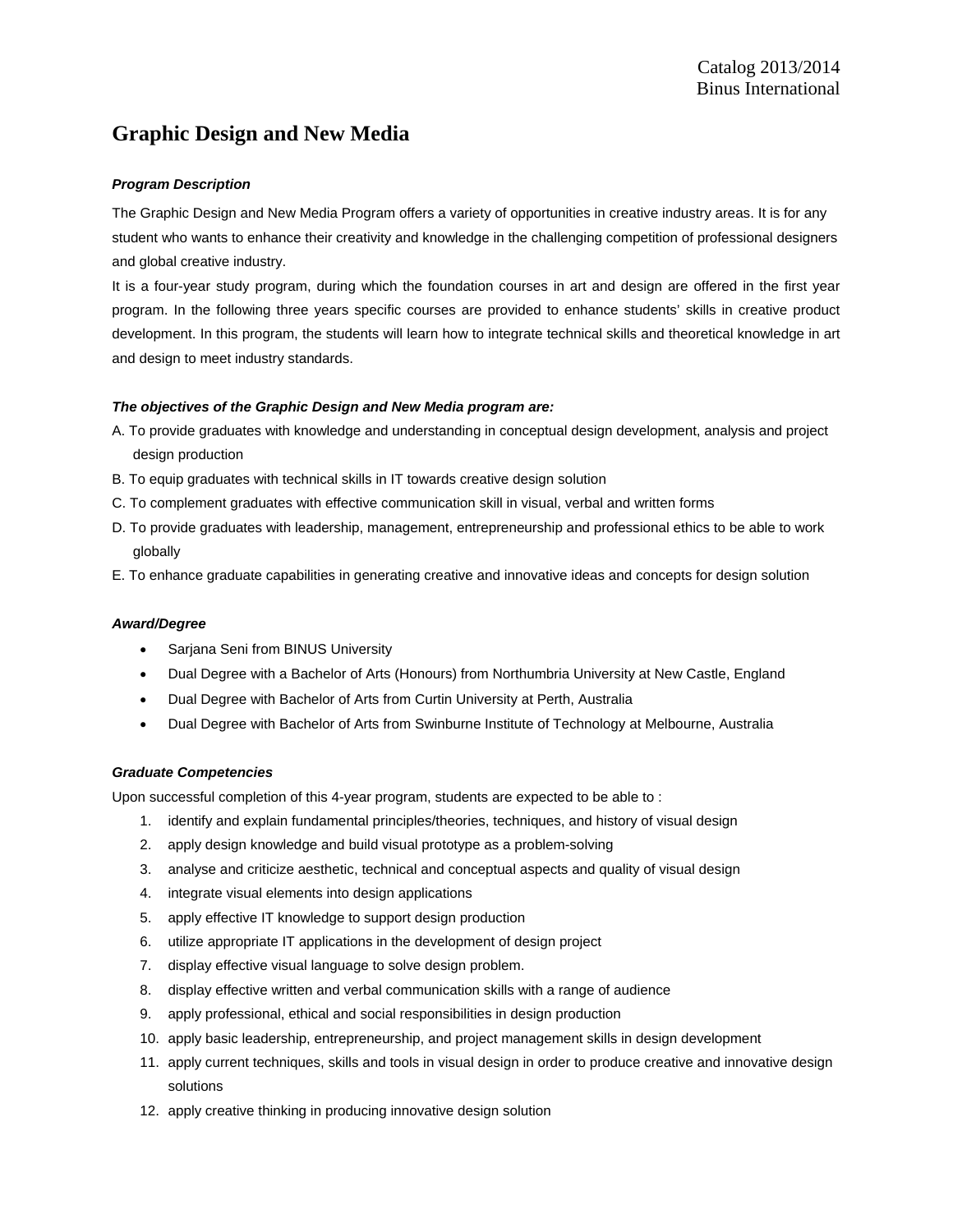#### *Study Completion Requirements*

To complete a major in Graphic Designand New Media with either a single or dual degree(s) at BINUS International, students must complete a minimum of 146 SCUs, most of which are mandatory courses. The course also offer a stream in Interactive Digital Media (Single Degree) and Graphic Design (Dual Degree) with Curtin University. In addition, the students are allowed to take 8 SCUs of elective courses of their choice in their second year (semester 3 and 4).

#### *Teaching, Learning, and Assessment Strategy*

The teaching and learning processes are conducted through lectures, tutorials, practical demonstrations and activities, studio teaching, with students' independent study required. It is the responsibility of the lecturer of a particular course to facilitate all students' learning on the course, who can be assisted by a tutor, if necessary. By having qualified lecturers and guest lecturers from professional industries, the students will be able to gain knowledge from both sides, i.e. theoretical and practical frameworks, through in-depth analysis of case studies, studio works, and individual/group work projects.

Learning will be an exciting experience for students as they are provided with excellent facilities such as drawing lab, computer lab and photographic studio. With a good quality library, the students will be able to access books and magazines for information and research activity.

However, all course-work are assessed through a variety of assessment tasks such as reports, presentations, assignments, individual and group projects, and thesis/final project report as well as mid-semester and final semester examinations. For practical drawing and design courses, the mid-semester and final semester projects require students to give a presentation describing their produced work. The feedback of the given assessment tasks is given in the class/tutorial, embedded in the scoring rubric/assessment criteria sheet and/or separate feedback forms. The complexity of course content in design problem-solving methods is introduced at different levels of study. A final project work and the written report must be submitted in Year 4 (semester 8).

#### *Employability and Career Support*

A wide range of career opportunities in art and design industry is introduced in which students will be prepared throughout the four years of study. The integrated curriculum is designed and developed to support students in building on their technical and non-technical skills as well as engaging with the industry.

The Graphic Design and New Media Program provides an internship program for each student wherein the student may conduct real projects as a practical study within industrial contexts. The program develops the student's ability to be involved in professional practices, and ethical and organizational responsibilities. Furthermore, the industrial internship program provides students with real experience in the work place and teaches them to cope with the work environment. In addition, series of study/field trips to visiting professionals and industries will be conducted to give good grounds for having a broad overview of the industry. These experiences support individual career aspiration and may provide social and professional networks.

BINUS INTERNATIONAL also provides career supports for students by disseminating information on the latest job vacancies, internships, and workshops. This support service can be accessed from www.binuscareer.com.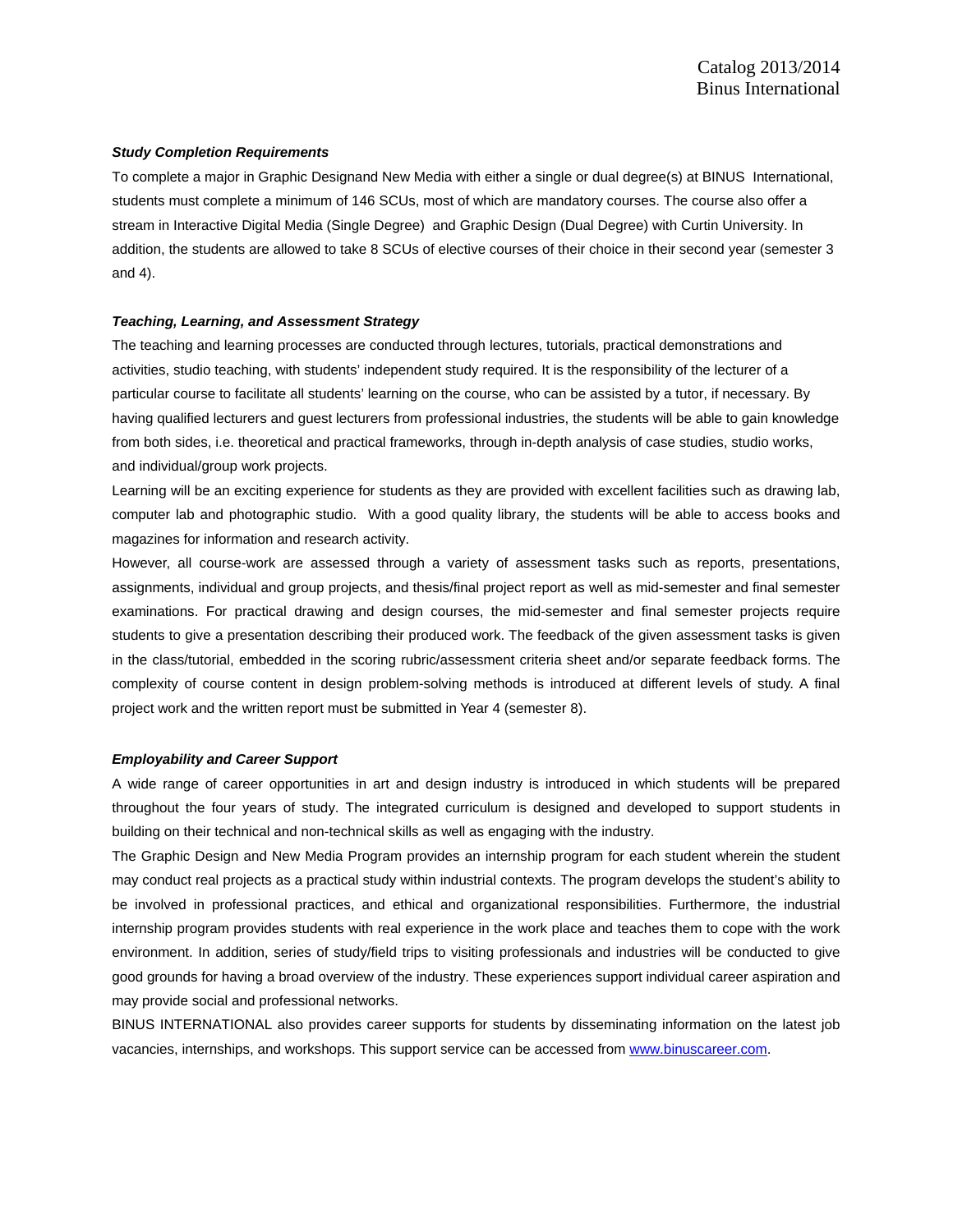## *Program Structure*

## **Graphic Design and New Media Mandatory Courses**

|                    | <b>Course</b>                                       |                |
|--------------------|-----------------------------------------------------|----------------|
| <b>Course Code</b> | <b>Name</b>                                         | <b>SCU</b>     |
| GS107              | <b>Character Building: Self Development</b>         | 2              |
| GS209              | Character<br><b>Building</b><br>÷.<br>Interpersonal | 2              |
|                    | Development                                         |                |
| GS210              | Character<br>Spiritual<br><b>Building</b><br>÷.     | 2              |
|                    | Development                                         |                |
| GS303              | Character<br><b>Building</b><br>Professional<br>÷   | 2              |
|                    | Development                                         |                |
| GS102              | Academic English I                                  | 3              |
| GS201              | Academic English II                                 | 3              |
| AD105              | <b>Color Theory</b>                                 | 4              |
| AD107              | Drawing I                                           | 3              |
| AD103              | Design & Materials                                  | 4              |
| AD111              | Computer Graphic I                                  | 3              |
| AD101              | History of Indonesian Art & Culture                 | 2              |
| AD109              | Drawing II                                          | 3              |
| AD115              | Photography I                                       | 3              |
| AD121              | <b>Computer Graphic II</b>                          | 3              |
| AD119              | Typography I                                        | 3              |
| AD125              | <b>Graphic Design I</b>                             | 4              |
| AD102              | History of Western Art                              | 2              |
| AD201              | History of Graphic Design                           | $\overline{2}$ |
| AD127              | <b>Graphic Design II</b>                            | 6              |
| AD123              | Typography II                                       | 4              |
| AD117              | Photography II                                      | 3              |
| AD203              | Multimedia I                                        | $\overline{4}$ |
| AD207              | <b>Illustration Design</b>                          | 3              |
| AD225              | <b>Graphic Design III</b>                           | 6              |
| AD219              | Typography III                                      | 4              |
| AD223              | <b>Audio Visual I</b>                               | 2              |
| AD205              | Multimedia II                                       | 4              |
| AD221              | Systems Thinking & Design Methodology               | $\overline{2}$ |
| AD227              | <b>Graphic Design IV</b>                            | 6              |
| AD335              | Prepress & Printing                                 | 3              |
| AD327              | Digital Animation I                                 | 4              |
| AD323              | <b>Audio Visual II</b>                              | 4              |
| AD229              | Aesthetics                                          | 2              |
| AD325              | Graphic Design V                                    | 6              |